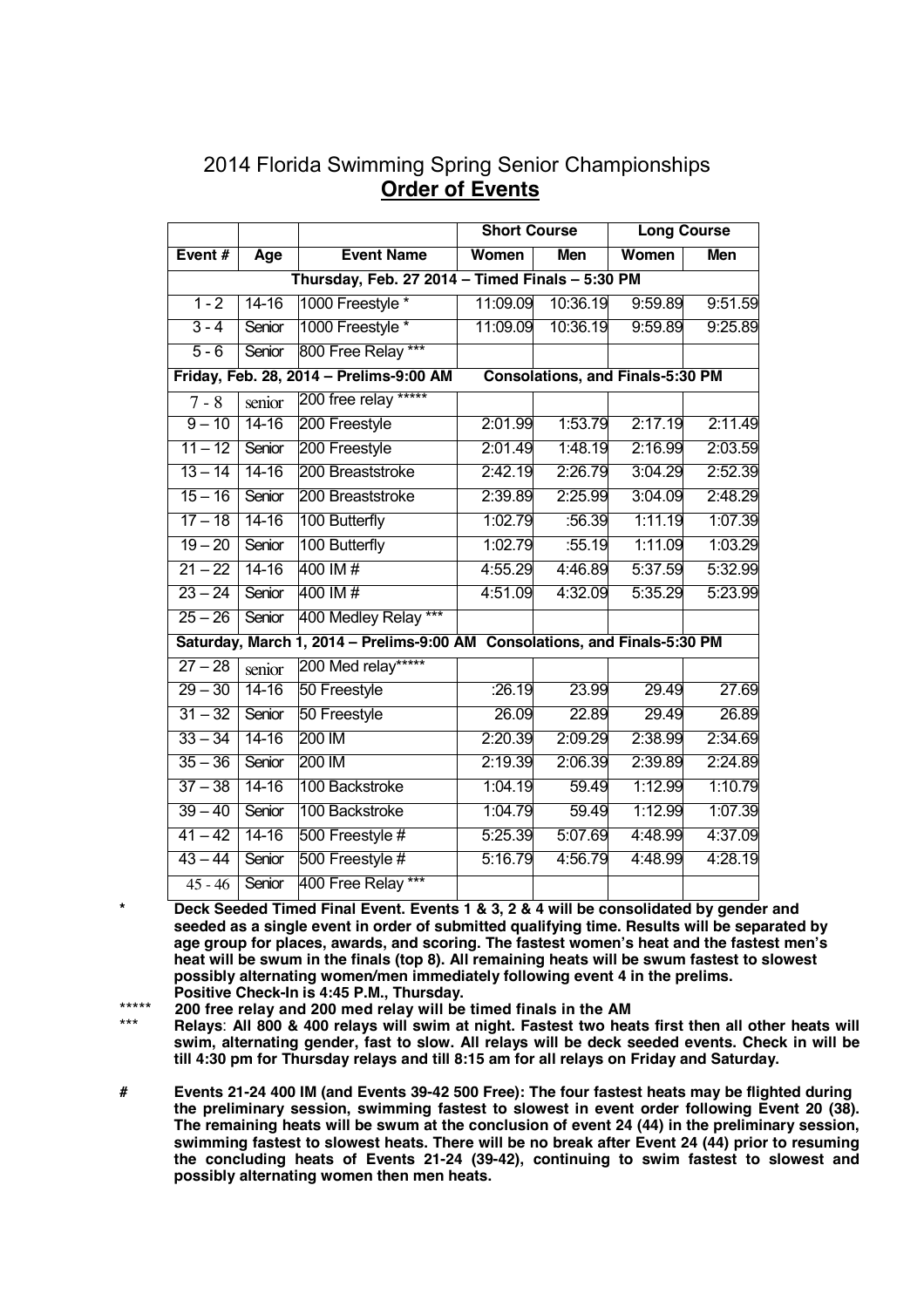|  | <b>Order of Events (cont.)</b> |  |
|--|--------------------------------|--|
|  |                                |  |

|           |               |                                          | <b>Short Course</b> |          | <b>Long Course</b> |          |
|-----------|---------------|------------------------------------------|---------------------|----------|--------------------|----------|
| Event $#$ | Age           | <b>Event Name</b>                        | Women               | Men      | Women              | Men      |
|           |               |                                          |                     |          |                    |          |
|           |               | Sunday, March 2, 2014 - Prelims- 9:00 AM |                     |          |                    |          |
| 47 Đ 48   | $14 - 16$     | 200 Butterfly                            | 2:22.79             | 2:12.99  | 2:43.39            | 2:31.69  |
| 49 Đ 50   | <b>Senior</b> | 200 Butterfly                            | 2:19.19             | 2:11.69  | 2:43.39            | 2:31.69  |
| 51 Đ 52   | 14-16         | 100 Freestyle                            | 56.99               | 52.09    | 103.99             | 1:00.99  |
| 53 Đ 54   | Senior        | 100 Freestyle                            | 55.89               | 50.09    | 1:0399             | 57.19    |
| 55 Đ 56   | 14-16         | 100 Breaststroke                         | 1:14.89             | 1:07.19  | 1:25.59            | 1:19.59  |
| 57 Đ 58   | Senior        | 100 Breaststroke                         | 1:14.19             | 1:06.79  | 1:25.69            | 1:15.99  |
| 59 Đ 60   | 14-16         | 200 Backstroke                           | 2:19.79             | 2:12.89  | 2:38.59            | 2:32.89  |
| 61 Đ 62   | Senior        | 200 Backstroke                           | 2:19.79             | 2:11.59  | 2:38.59            | 2:31.89  |
| 63 Đ 64   | $14 - 16$     | 1650 Freestyle ****                      | 18:44.99            | 18:14.99 | 19:24.99           | 18:50.99 |
| 65 - 66   | <b>Senior</b> | 1650 Freestyle ****                      | 18:44.99            | 17:45.99 | 19:24.99           | 18:45.79 |
|           |               |                                          |                     |          |                    |          |

**\*\*\*\* Deck Seeded Timed Final Event. Events 61 & 63 and 62 & 64 will be consolidated by gender and seeded as a single event in order of submitted qualifying time. Results will be separated by age group for places, awards, and scoring. The fastest women's heat and the fastest men's heat will be swum in the finals (top 8). All remaining heats will be swum fastest to slowest alternating women/men immediately following event 58 in the prelims.**

**Swimmers can choose to swim in either the A.M. or P.M. Positive Check-In, as well as the positive choice for AM/PM will close at 6:00 P.M. on Saturday. Swimmers not making a positive choice will be seeded as above.**